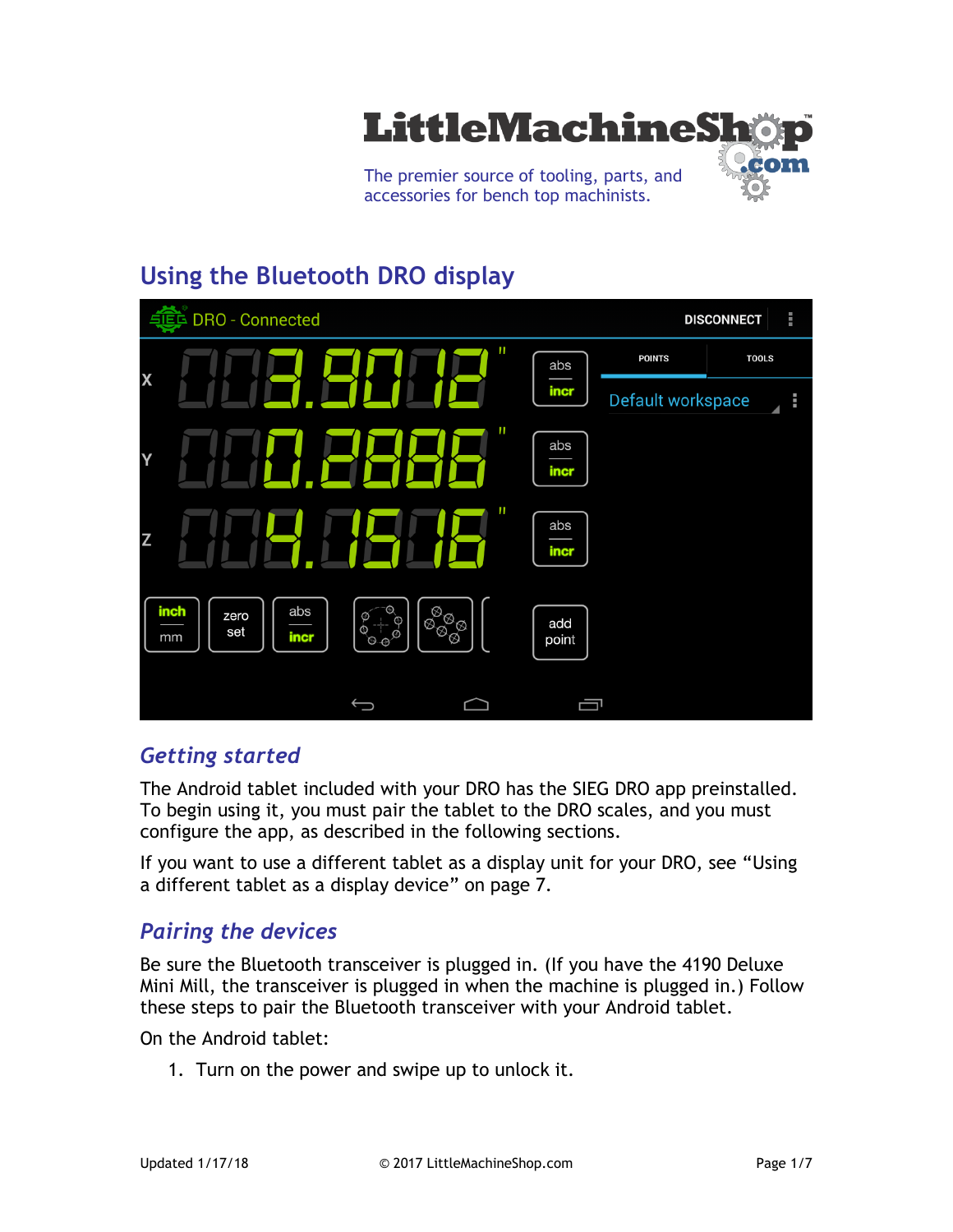- 2. Open Settings. (If you don't see a Settings icon near the center of the screen, open the app drawer—the middle icon of the quick launch bar on the bottom or right edge of the screen.)
- 3. In Settings, tap **Bluetooth** under Wireless & Networks.
- 4. Tap **Search For Devices** in the upper right corner of the screen.
- 5. Tap **HC-06** when it appears under Available Devices.
- 6. Enter the PIN 1234 and tap **OK**.

The devices are now paired.

**Tip:** If you're using a single display device for multiple DROs, you can change the name from HC-06 to give each machine a unique name. Tap a name under Paired Devices, edit the name, and tap **OK**.

## *Configuring the app*

Follow these steps to configure the DRO app for your installation.

- 1. Start the SIEG DRO app.
- 2. If it appears in the upper-right corner of the screen, tap **Connect** to select the correct Bluetooth device. Tap **HC-06** to select the DRO.
- 3. The vertical ellipsis in the upper right corner of the screen is a menu. Tap it and select *Settings*.
- 4. Here is where you tell the app about your machine. Make the appropriate settings for the type of machine, how many axes you have and so on.

**NOTE:** For the DRO scales from LittleMachineShop.com, the correct value for Axis CPI is 5080.00.

5. Tap the Back button at the bottom of the screen when you have made the settings.

## *Using the app*

Your DRO should now be working. Turn a hand wheel and watch the numbers change.

The axis readouts appear at the left top of the screen.

The row of buttons across the bottom affect all axes.

The row of  $\frac{1}{4}$  abs/incr buttons to the right of each axis readout affect that axis.

The right side of the screen is for more advanced functions.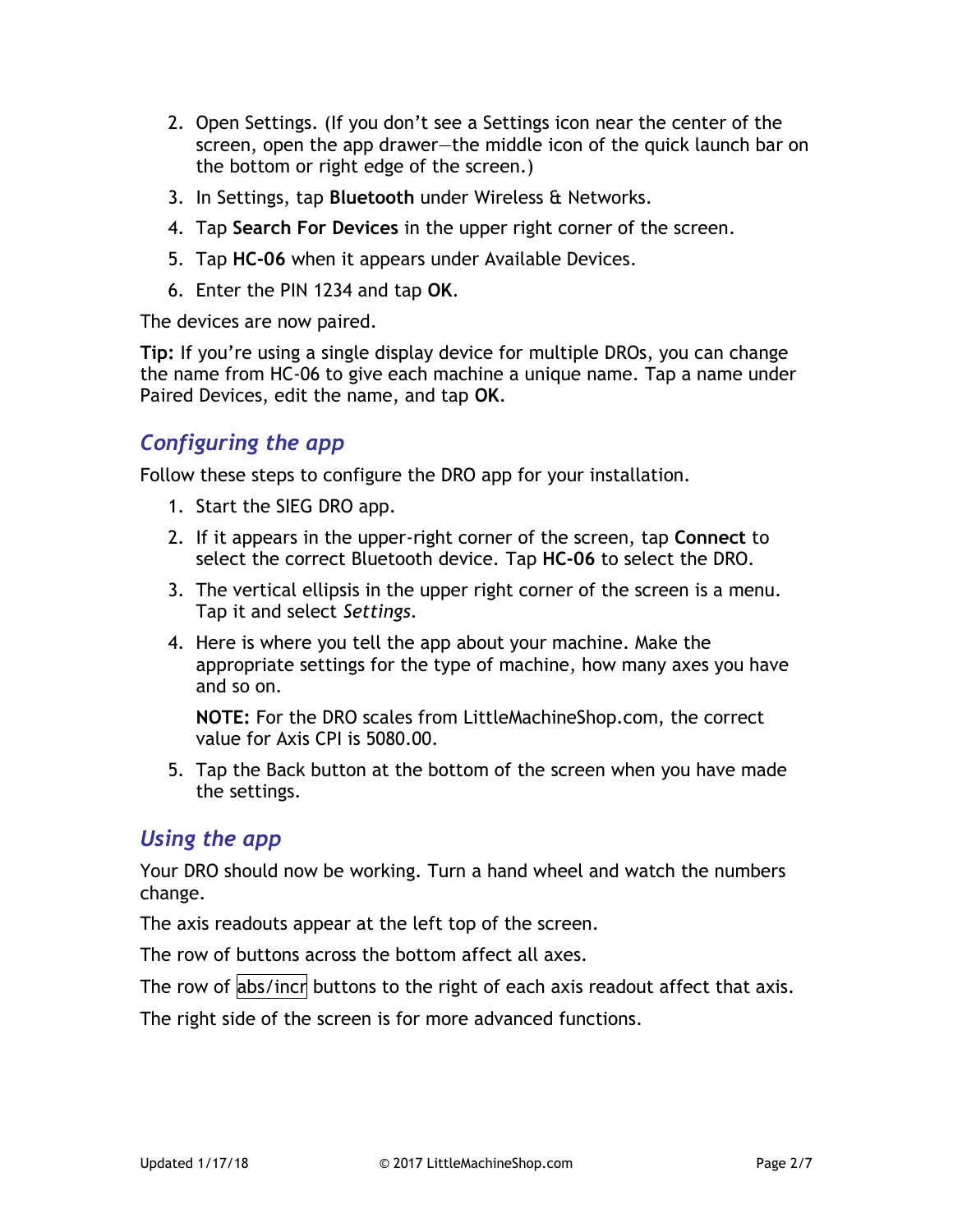| inch<br>mm                    | Chooses inch or mm display                                              |
|-------------------------------|-------------------------------------------------------------------------|
| zero<br>set                   | Sets the workspace origin to the current position of the<br>machine     |
| abs<br>ma                     | Selects Absolute coordinates or Incremental coordinates<br>for all axes |
|                               | Creates circular bolt patterns                                          |
|                               | Creates rectangular bolt patterns                                       |
| Square & Circle [icon]<br>TK1 | Specifies tool offsets                                                  |

# *Axis detail settings*

Tap one of the axis position values to see the Axis Details.

|   | DRO - Conne                | X Axis Details                                       | <b>DISCONNECT</b> | ٥ |
|---|----------------------------|------------------------------------------------------|-------------------|---|
|   |                            |                                                      | <b>TOOLS</b>      |   |
| X |                            | 0.1683<br>Position                                   |                   |   |
|   |                            | zero<br>$\frac{1}{2}$<br>$\overline{V}$<br>◀ッ<br>set |                   |   |
|   |                            |                                                      |                   |   |
|   |                            | 0.0000 in./min.<br><b>Feed Rate</b>                  |                   |   |
|   | abs<br>zero<br>set<br>incr | 0.0000<br>in./tooth<br>Chip Load<br>Close            |                   |   |
|   |                            |                                                      |                   |   |

Tap the Position value to enter the current position value.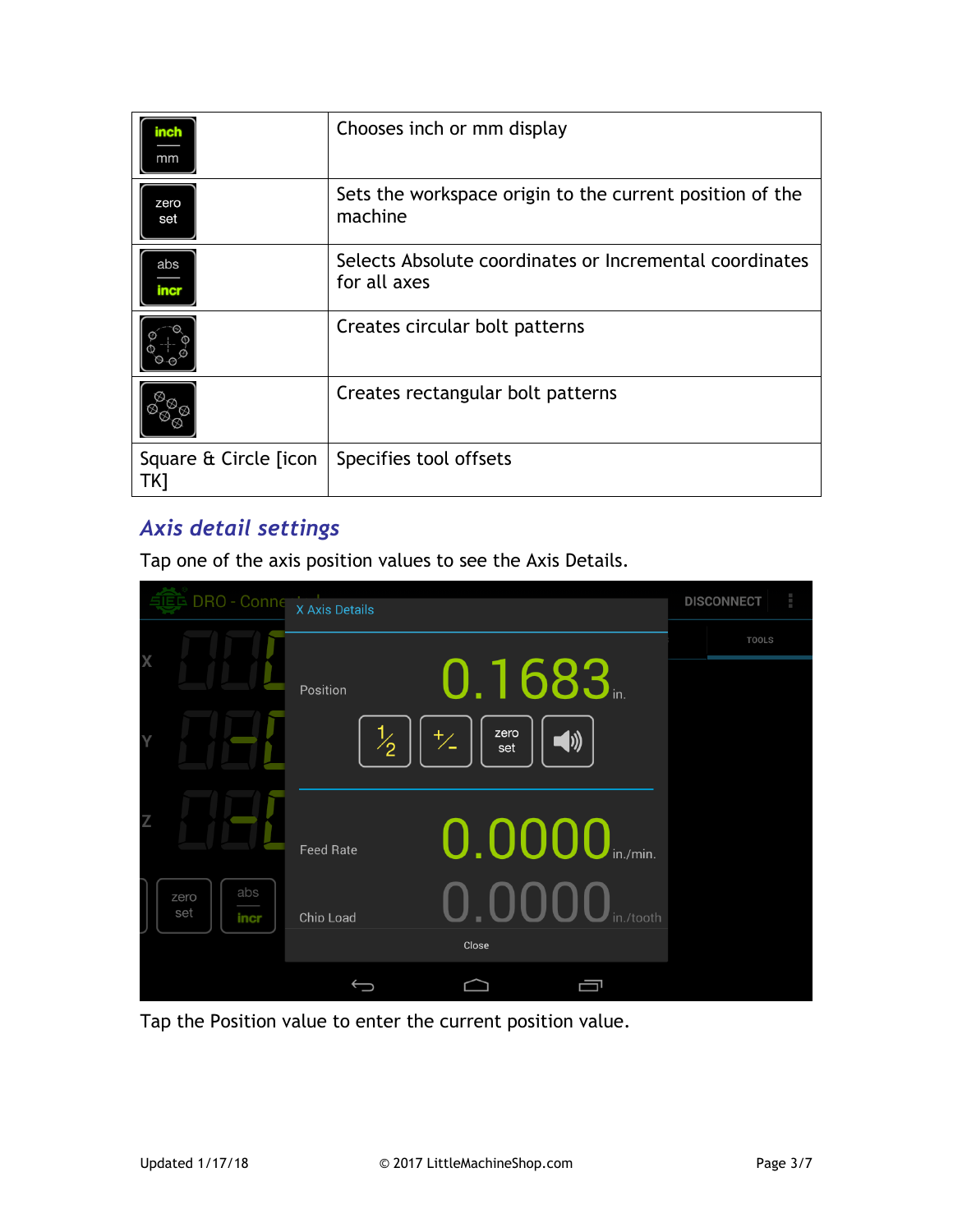| $\frac{1}{2}$ | Reduces the position value to half its value. Use this for centering.                                               |
|---------------|---------------------------------------------------------------------------------------------------------------------|
|               | If you are viewing an absolute value, it stores half the absolute value<br>in the incremental value.                |
|               | If you are viewing an incremental value, it halves the incremental<br>value.                                        |
|               | Changes the sign of the position value and changes the "positive"<br>direction of that axis.                        |
| zero<br>set   | Tap to set the incremental value to zero.<br>Hold to set both the absolute value and the incremental value to zero. |
|               | Turns on the warning that you are approaching a defined point.                                                      |

## *Absolute versus incremental coordinates*

The DRO keeps track of two coordinate systems: absolute and incremental.

Absolute coordinates are the overall coordinates of your work piece. Select a corner of the workpiece and use your edge finder to set the X- and Y-axes to 0.000 at this corner.

Incremental coordinates are used when you want to work on a feature, such as a bolt circle, that exists on your work piece. You can, for example, set an incremental 0, 0 position at the center of a circular bolt circle, and then use incremental values to place the holes.

## *Points and workspaces*

Points are a set of coordinates that define a spot on your work piece. Workspaces keep track of points that you have recorded. The right side of the display window shows a list of recorded points.

You can create points several ways.

#### **Saving a point**

Any time you are at a location you want to save, tap **Add Point**. A point with the current coordinates is added to the list.

#### **Creating bolt patterns**



Tap to create a circular hole pattern. Enter the required values and tap **Create Circle**. A series of points is saved.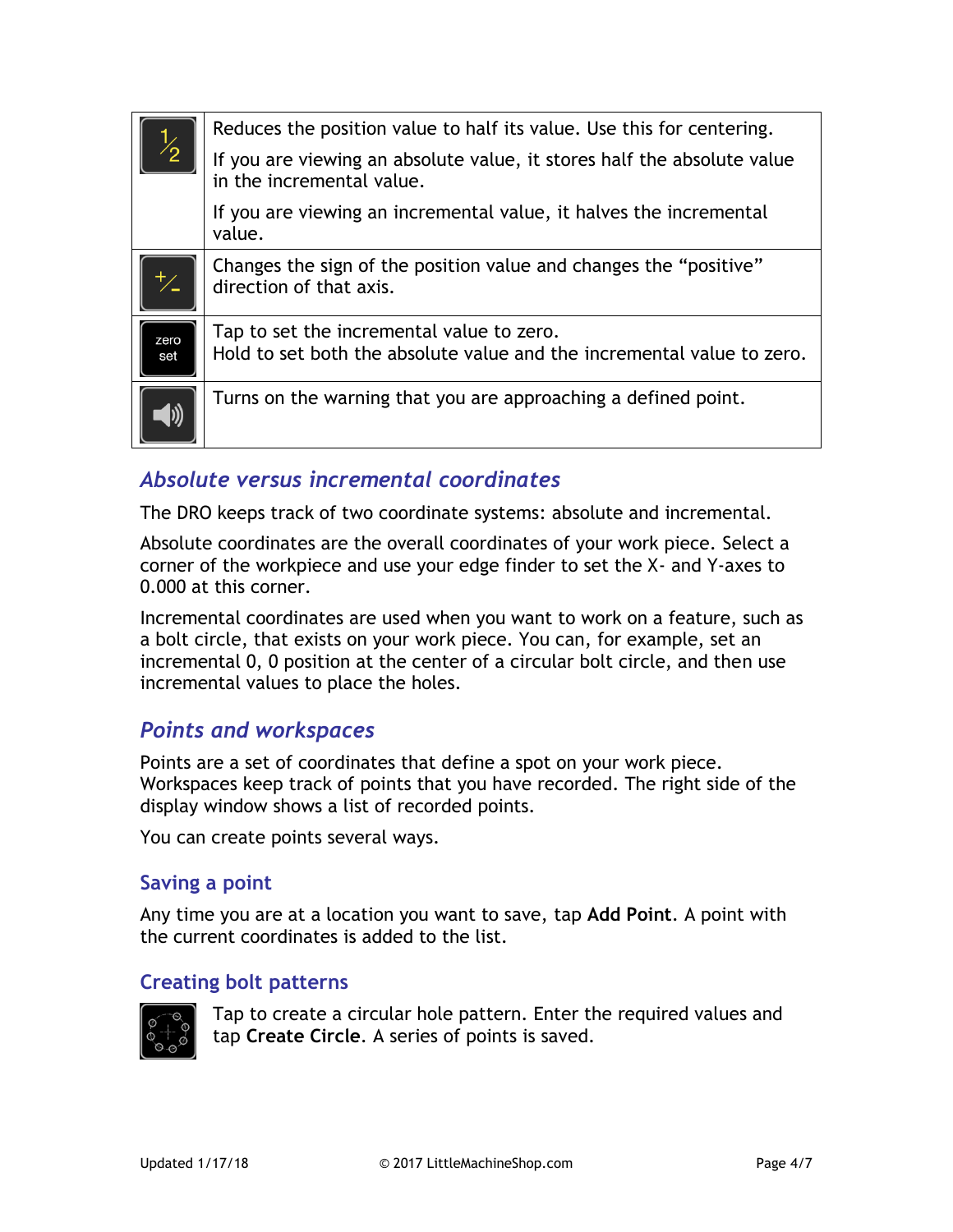

Tap to create a linear or grid hole pattern. Enter the required values and tap **Create Pattern**. A series of points is saved.

#### **Going to a point**

To go to a point, tap the point in the list. The display changes to show how far from the point you are. Simply move the table until the X- and Y- positions read zero and you are at the point.

To de-select a point, tap it again.

#### **Previewing a workspace**

Once you have a collection of points, you can get an idea if they are correct by previewing the workspace. Tap the vertical ellipsis menu to the right of the workspace name. Choose Preview Workspace to see the relationship of the points.

## *Tools*

The DRO can keep track of your tool dimensions. This is useful if your tools maintain their Z-axis position between uses, such as when you use end mill holders or collet chucks to hold your end mills. Replacing a tool like this will return it to the same Z-axis position.

You can enter the values for the current tool using the [Square & Circle] button. Enter the values and tap **Set Tool Offset**.

This is also one way to select a predefined tool when you are using it. Tap the [Square & Circle] button and select the tool from the Predefined Tool list. Tap **Set Tool Offset**.

#### **Adding a tool**

To add a predefined tool, tap the vertical ellipsis menu in the upper right corner. Select Add Tool.

Name your tool and add the values for that tool. Tap **Save** to add the tool to the list of tools.

#### **Choosing a predefined tool**

To choose a tool and use the predefined offset, simply tap the tool in the list of predefined tools. The Tool Offset window appears. You can adjust any values you need for this job and tap **Set Tool Offset**. These changes are not saved with the tool.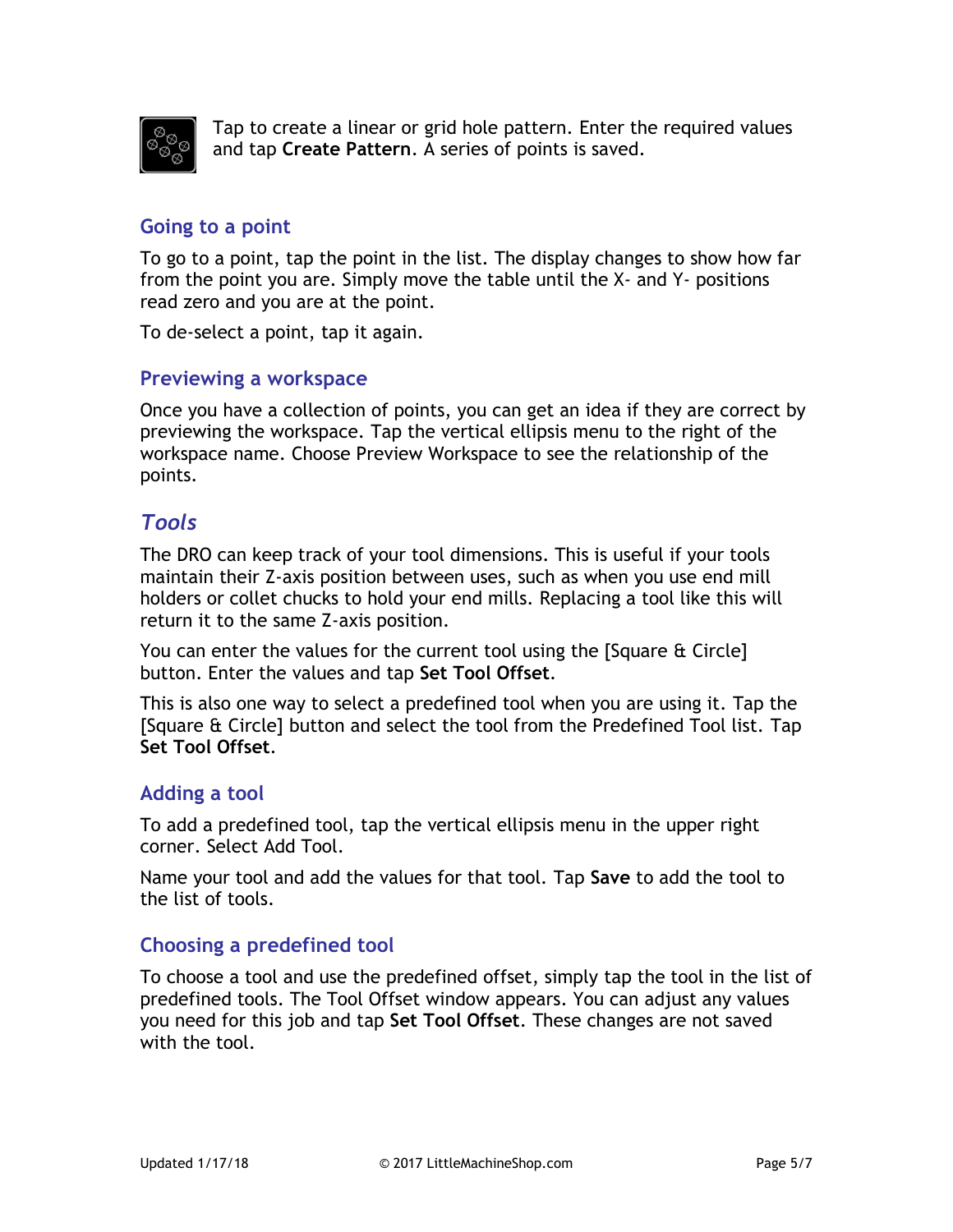# *Starting a work piece*

Use this process to set the absolute X- and Y-axis coordinates for a new work piece. We'll describe the process using a mechanical edge finder. Note that using a laser edge finder makes the process significantly simpler because you don't need to account for the diameter of the edge finder.

These instructions set the 0, 0 location on your work piece at the rear left corner.

With the work piece secured in your vise, follow these steps:

- 1. Tap abs/incr in the bottom row so "abs" is highlighted.
- 2. Touch off the left side of the work piece.
- 3. Tap the X-axis value so X Axis Details appears.
- 4. Hold zero set until the Are You Sure message appears. Tap Yes, then tap **Close**.
- 5. Raise your edge finder to clear the workpiece and turn the X-axis hand wheel so the X axis displays half the diameter of the edge finder. The center of the edge finder is now over the edge of the work piece.
- 6. Tap the X-axis value so X Axis Details appears.
- 7. Hold zero set until the Are You Sure message appears. Tap Yes, then tap **Close**.
- 8. Touch off the back side of the work piece.
- 9. Tap the Y-axis value so Y Axis Details appears.
- 10. Hold zero set until the Are You Sure message appears. Tap Yes, then tap **Close**.
- 11.Raise your edge finder to clear the workpiece and turn the Y-axis hand wheel so the Y axis displays half the diameter of the edge finder. The center of the edge finder is now over the edge of the work piece.
- 12.Tap the Y-axis value so Y Axis Details appears.
- 13. Hold zero set until the Are You Sure message appears. Tap Yes, then tap **Close**.

## *Centering a work piece*

Centering a workpiece is as easy as touching off two sides. Follow these steps:

- 1. Tap abs/incr in the bottom row so "abs" is highlighted.
- 2. Touch off one side of the work piece.
- 3. Tap the corresponding axis value so Axis Details appears.